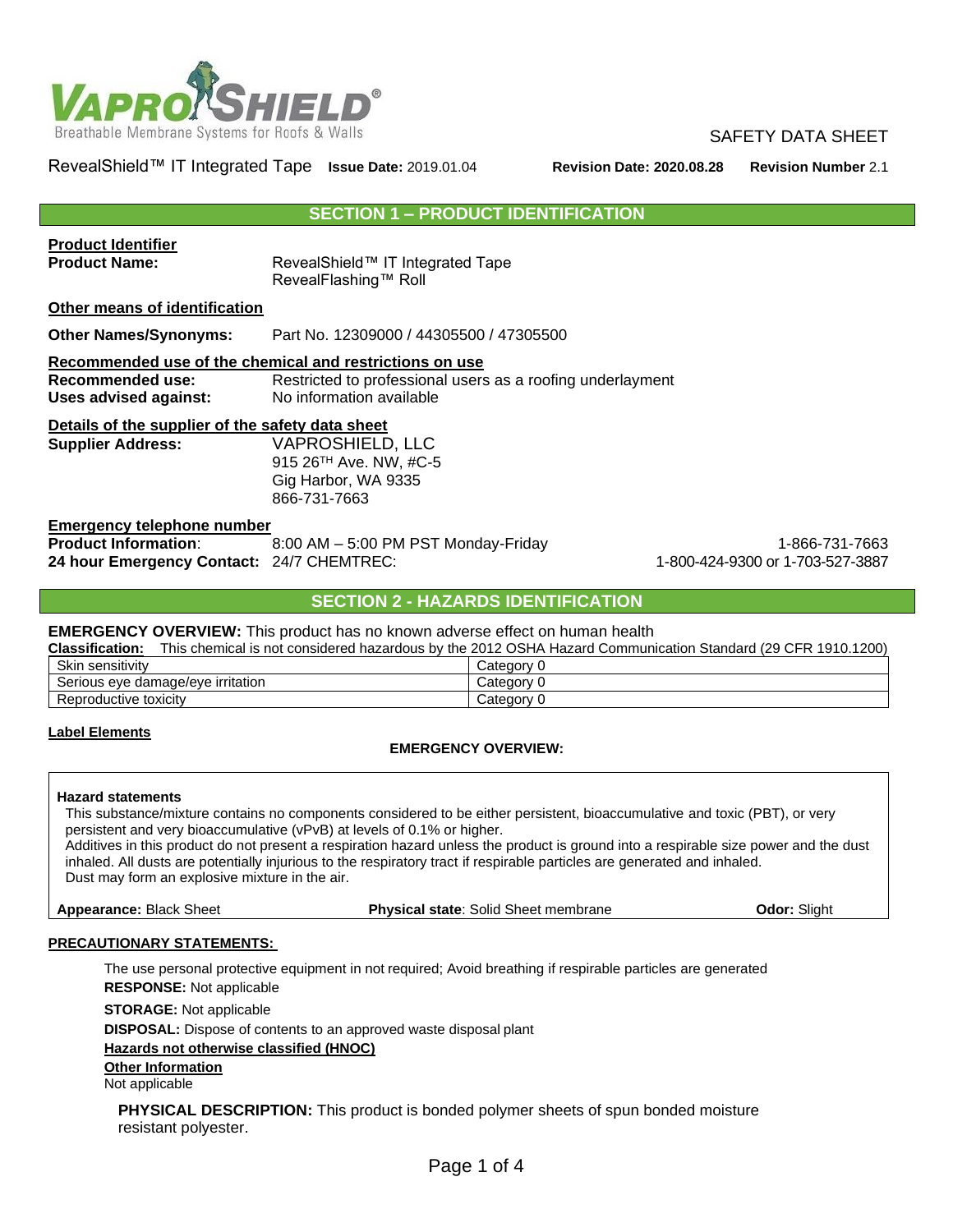

RevealShield™ IT Integrated Tape **Issue Date:** 2019.01.04 **Revision Date: 2020.08.28 Revision Number** 2.1

**HEALTH HAZARDS:** This product does not present a respiration hazard unless ground to a powder of respirable size and the dust is inhaled. All dusts are potentially injurious to the respiratory tract if respirable particles are generated and inhaled. Dust may form explosive mixture in air. **FLAMMABILITY HAZARD:** This product has a class A fire rating. **REACTIVITY HAZARD:** This product is not reactive.

**ENVIRONMENTAL HAZARD:** This product has not been tested for environmental impact.

| <b>Health</b>          | 0 |  |
|------------------------|---|--|
| <b>Flammability</b>    | 0 |  |
| <b>Physical Hazard</b> | Ω |  |

| <u>v</u> | $0 =$ Minimal  | $3 =$ Serious |
|----------|----------------|---------------|
| 0        | $1 =$ Slight   | $4 =$ Severe  |
| 0        | $2 =$ Moderate | $*$ = Chronic |

## **SECTION 3 - COMPOSITION/INFORMATION**

| Component | <b>CAS-No.</b> | Weight - $%$ |  |
|-----------|----------------|--------------|--|
| Polyester | 9002-88-4      | $>99\%$      |  |
| Additives | Proprietary    | <1%          |  |

## **SECTION 4 - FIRST AID MEASURES**

**Emergency Overview:** This product does not present a respiration hazard unless the product is ground to a powder of respirable size and inhaled as dust.

| <b>SECTION 5 - FIRE-FIGHTING MEASURES</b>                                                                                                                                |                                                                                       |  |  |  |
|--------------------------------------------------------------------------------------------------------------------------------------------------------------------------|---------------------------------------------------------------------------------------|--|--|--|
| Flash point:                                                                                                                                                             | Not Applicable                                                                        |  |  |  |
| Auto ignition temperature:                                                                                                                                               | 330 - 350 °C (626 - 662 °F)                                                           |  |  |  |
| Fire and Explosion Hazard:                                                                                                                                               | Burning is accompanied by melting and dripping which may cause the fire<br>to spread. |  |  |  |
|                                                                                                                                                                          | Hazardous combustion products: carbon monoxide, carbon dioxide.                       |  |  |  |
| Firefighting Instructions:<br>Wear self-contained breathing apparatus and protective suit. Use<br>extinguishing measures that are appropriate for any surrounding fires. |                                                                                       |  |  |  |
| <b>SECTION 6 - ACCIDENTAL RELEASE MEASURES</b>                                                                                                                           |                                                                                       |  |  |  |
| NOTE: Use appropriate personal protective equipment as needed during clean-up.                                                                                           |                                                                                       |  |  |  |
| <b>Spill Cleanup:</b><br>Not Applicable                                                                                                                                  |                                                                                       |  |  |  |
| Handling:<br>Minimize the generation and accumulation of dust.                                                                                                           |                                                                                       |  |  |  |
| <b>SECTION 7 - HANDLING AND STORAGE</b>                                                                                                                                  |                                                                                       |  |  |  |

| Handling: | Material can create slippery conditions. |  |
|-----------|------------------------------------------|--|
|-----------|------------------------------------------|--|

**Storage:** No special conditions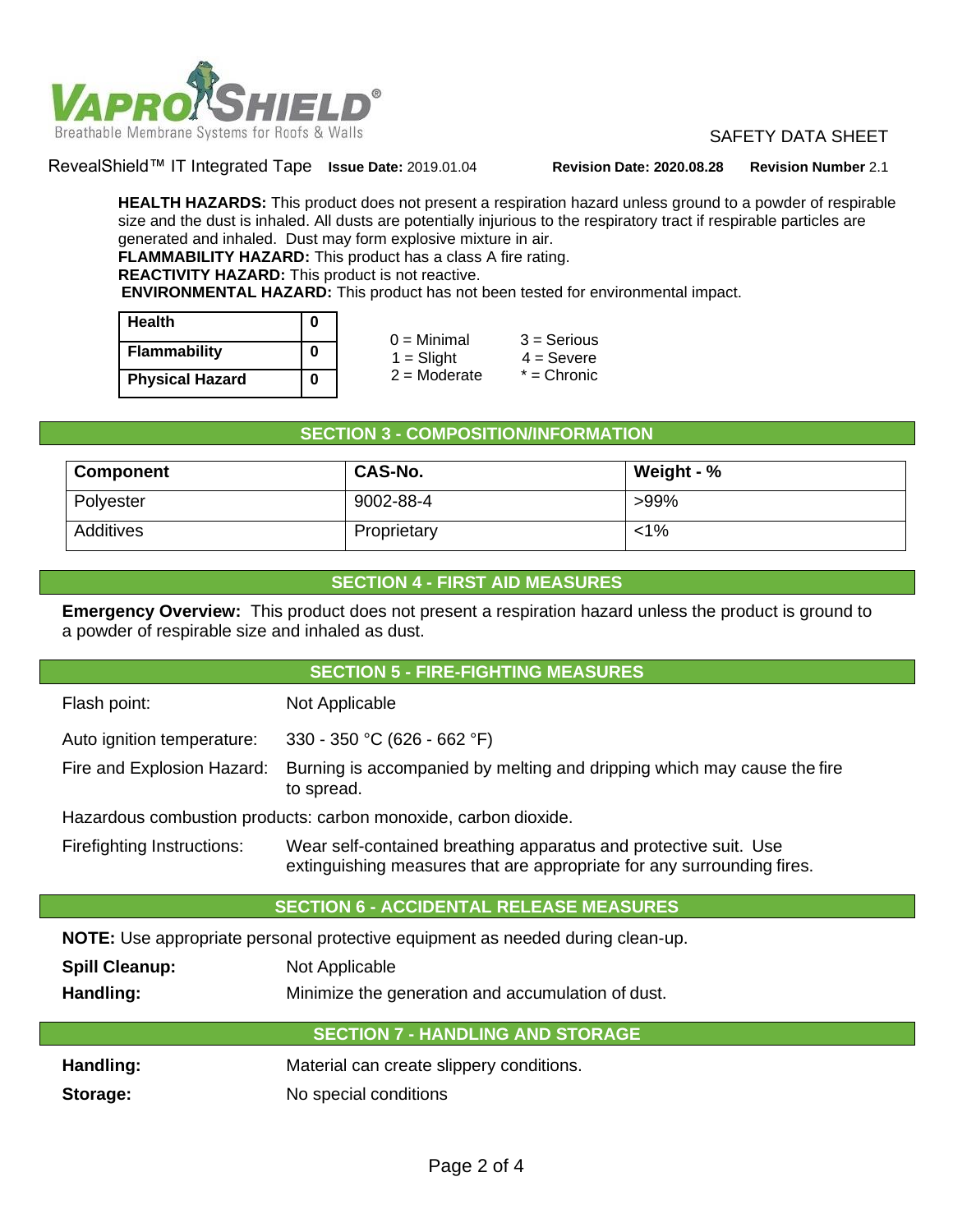

RevealShield™ IT Integrated Tape **Issue Date:** 2019.01.04 **Revision Date: 2020.08.28 Revision Number** 2.1

# **SECTION 8 – EXPOSURE CONTROLS/PERSONAL PROTECTION**

# **Personal Protection Equipment**<br>Respiratory Protection: Re

Respiratory protection should not be required under normal use and handling. When workers are facing concentrations above the exposure limit they must use appropriate certified respirators.

# **Exposure Guidelines**

Exposure Limit Values

Г

| <b>Chemical Name</b> | <b>EH40 Workplace Exposure Limits</b>             |  |  |
|----------------------|---------------------------------------------------|--|--|
| Dust (inhalable and  | 4 mg/m <sup>3</sup> 8 hr. TWA Respirable fraction |  |  |
| respirable fraction) | 10 mg/m <sup>3</sup> 8 hr. TWA Inhalable dust     |  |  |

# **SECTION 9 – PHYSICAL AND CHEMICAL PROPERTIES**

| Form:                                                           | Sheets roll     |
|-----------------------------------------------------------------|-----------------|
| Color:                                                          | black.          |
| Odor:                                                           | <b>None</b>     |
| Melting point/range:                                            | 135 °C (275 °F) |
| <b>Auto ignition temperature:</b> $330 - 350$ °C (626 - 662 °F) |                 |

#### **SECTION 10 – STABILITY AND REACTIVITY**

| <b>Hazardous decomposition</b><br>products:                                                                                                                                                                                                                                                                                                        | Nitrogen Oxide, Carbon monoxide, Carbon dioxide. |  |
|----------------------------------------------------------------------------------------------------------------------------------------------------------------------------------------------------------------------------------------------------------------------------------------------------------------------------------------------------|--------------------------------------------------|--|
|                                                                                                                                                                                                                                                                                                                                                    | <b>SECTION 11 - TOXICOLOGY INFORMATION</b>       |  |
| Oral LD50:                                                                                                                                                                                                                                                                                                                                         | $>$ 7,000 mg/kg (rat)                            |  |
| Skin Irritation:                                                                                                                                                                                                                                                                                                                                   | non-irritant                                     |  |
| Eye Irritation:                                                                                                                                                                                                                                                                                                                                    | non-irritant                                     |  |
| Skin Sensitization:                                                                                                                                                                                                                                                                                                                                | not a skin sensitizer                            |  |
|                                                                                                                                                                                                                                                                                                                                                    | <b>SECTION 12 - ECOLOGICAL INFORMATION</b>       |  |
| <b>Additional Ecological</b><br>Information:<br>In general this product is not dangerous to water, do not disperse in the<br>environment. This substance/mixture contains no components considered to be<br>either persistent, bioaccumulative and toxic (PBT), or very persistent and very<br>bioaccumulative (VPvB) at levels of 0.1% or higher. |                                                  |  |
|                                                                                                                                                                                                                                                                                                                                                    | <b>SECTION 13 - DISPOSAL CONSIDERATIONS</b>      |  |

**Waste Disposal:** Recycling is preferred to disposal or incineration. Can be landfilled or incinerated in compliance with Federal, State and Local regulations.